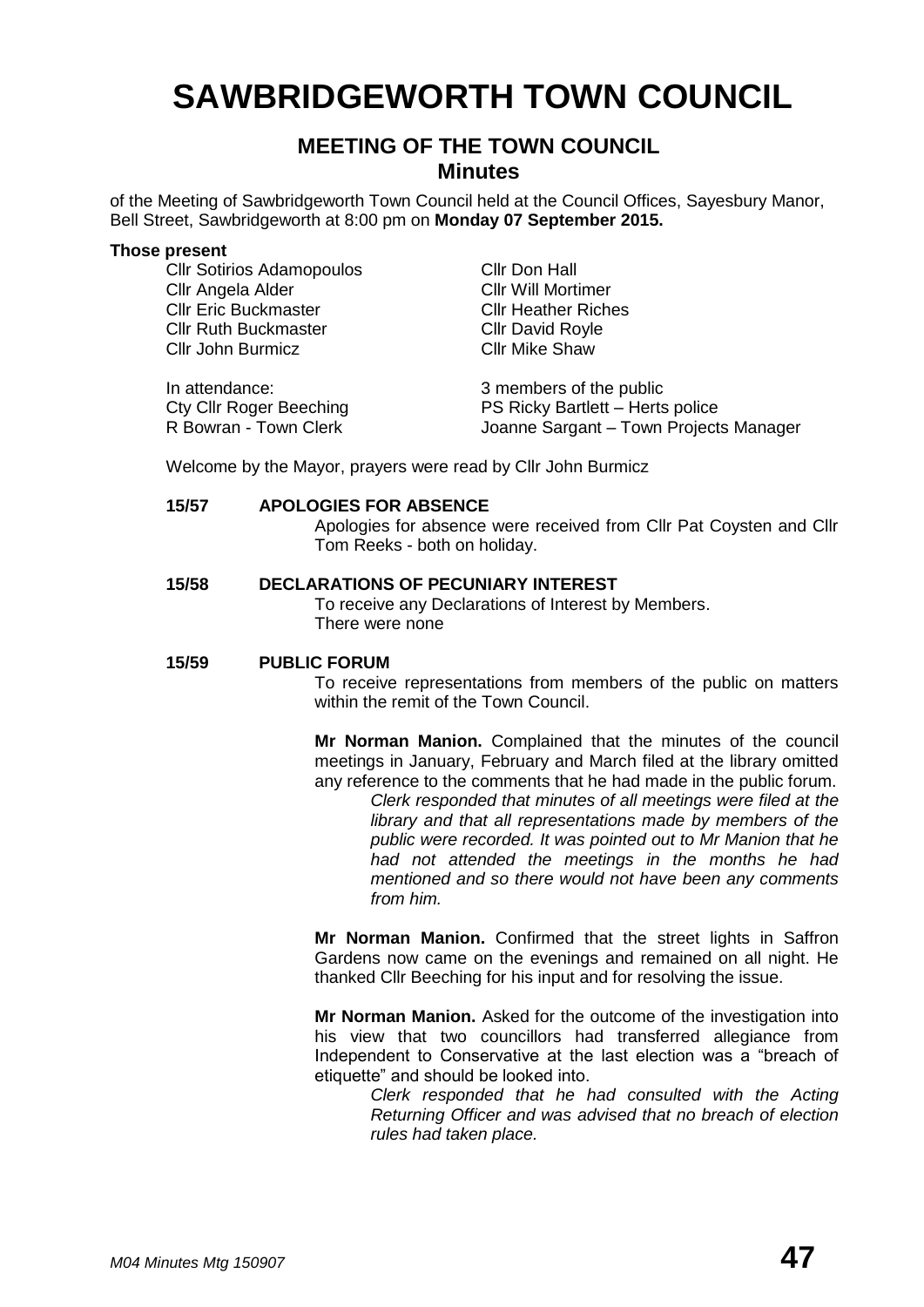#### **15/60 MINUTES**

*Resolved:* To approve as a correct record the minutes of the Meeting of the Town Council held on 27 July 2015 (M03) *[prop. Cllr Alder; secd. Cllr Burmicz]*

#### **15/61 PLANNING COMMITTEE**

*Received and noted:* the minutes of the Planning Committee Meeting held on:

27 July 2015 (P04)

#### **15/62 MAYOR'S CORRESPONDENCE/COMMUNICATIONS**

- To receive Mayor's appointments and communications.
- o Good news is that another business has opened in recent weeks, as a bookshop and we wish them every success. The Town Clerk wrote to Forebury Estates and we have received a response from them. They mentioned that there are difficulties that face any new start up so it can be difficult to find tenants. We have established however that not all of the empty shops are owned by Forebury. We should do all we can to resist change of use from business to residential in order to sustain economic activity in the town.
- o This Friday is a fundraiser for the Guides we are holding a Movies with the Mayor open air cinema event at Bullfields. Gates open 6:45. The film is Mamma Mia. Well over 300 tickets have been sold.
- o The next fundraiser after that will be the Quiz night on 24 October, in Bullfields Hall. We'll send out invitations later this week.
- o On Sunday 27 September there is Sawbridgeworth Harvest Civic Service at the Congregational Church at 10:30am. All councillors and partners are invited.
- o On 18 September we welcome Bry-sur-Marne to Sawbridgeworth as it is our turn to host this annual event.
- o Finally tomorrow will be the launch here of the WW1 commemoration exhibition at 7:00pm

#### **15/63 REPRESENTATIVES REPORTS**

To receive representatives reports from:

- o County Councillor Roger Beeching MBE gave his annual report:
	- o He commented on his work with the Highways Locality Budget. His Locality Budget, Committee work; work with Highways and addressing problems raised by Parishes, Towns and Residents.
	- o HLB £90k spent on a priority list of 23 items
	- o LB £10k spent on 16 projects in his area
	- o Multitude of varying problems raised by residents including schools, potholes, lighting, health and GPs, transport, trees in gardens, parking on pavements, social services, taxi licencing, dog fouling, enforcement and flooding
	- o Serve on Health and Adult Care committee, vice-chair of Standards Committee Health and Overview Scrutiny panels
		- Asked about a pedestrian crossing at Spellbrook and a footpath to the school, the response was favourable,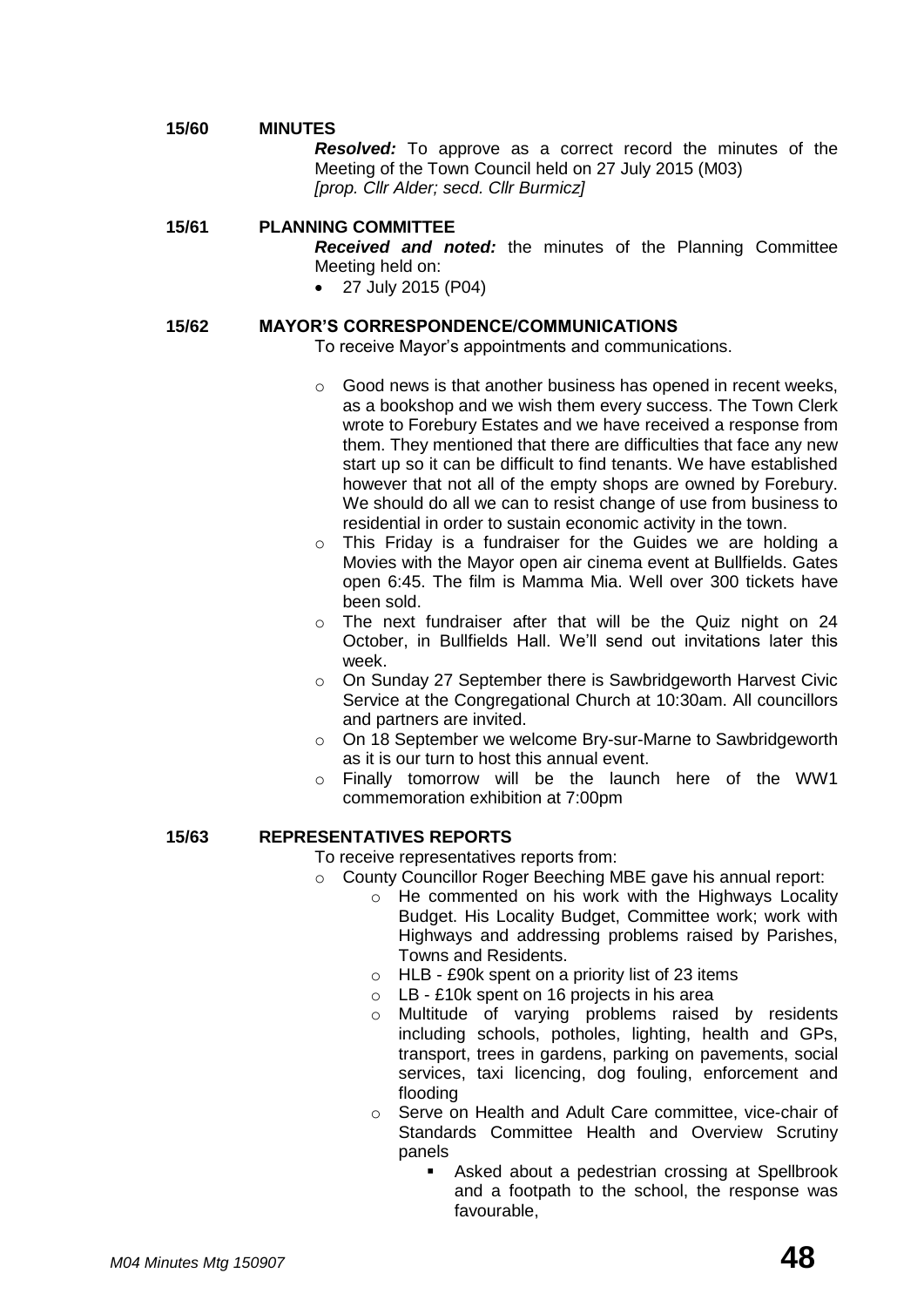- Asked about breaches of zig-zag lines outside Barclays bank, suggested an extensions to the CCTV system might help identify offenders.
- o Attending over 600 meetings and functions in the year.
- o District Councillor Angela Alder reported:
	- o Attending licencing committee, which was held in camera
	- o Attending Standards Committee also held in camera
	- o Attending the HAPTC AGM and being appointed to the Stansted Consultative Committee.
- o District Councillor Will Mortimer reported:
	- o Being chair of the Audit Committee which had not met since the last council meeting
- o Eric Buckmaster reported:
	- o This Thursday at East Herts will be the next meeting of the District Plan Executive Panel. Officers will report on progress and East Herts members will have the opportunity to ask questions. The public can observe in the gallery or by webcast. Agenda items include: The Green Belt Review, Village Hierarchy Study, Duty to Cooperate Report, Transport Model Report, Affordable Housing-amendment to policy.
	- o East Herts Council's Annual Report is in the final stages of preparation. It will be published digitally and in conjunction with the Health and Wellbeing strategy gives a good insight into the activities, achievements and challenges of the council. I intend send you a copy of both ahead of next month's meeting, at which I'll give you a brief idea of some of the health and well-being initiatives.
	- $\circ$  Finally on 18<sup>th</sup> Sept we have the Rural Parish Conference in Braughing. 9:00 registration. The event goes on to

1:30. All members are invited.

- o Herts Police, PS Ricky Bartlett reported:
	- $\circ$  Crime is up a bit on the previous 12 months, mainly thefts from vehicles, thefts from persons, cybercrime, anti-social behaviour
	- o Resourcing is being reviewed
	- o Investigation into introducing Public Places Protection Orders (PPPO) which includes control of legal highs.
	- o Lots of events coming up over the next few months.
		- Congratulation to Russel Jones on his promotion to sergeant
		- Awareness of Redricks Lakes event on 26/27 September
		- Police will take initiative on PPPO's
		- Thanked for advice given to older people at the Hailey Centre.
- o Other Representatives: RHSO: Cllr Buckmaster reported:
	- o Apple day is planned for 10th October at the Rivers Orchard, 10am till 4pm. Residents are invited to help pick apples to make juice which will support fundraising for the group. There will be refreshments, apple tastings, apple identification and music. People can bring picnics. I believe the grass will be cut before then.

#### **15/64 NEIGHBOURHOOD PLAN**

To resolve whether to produce a Neighbourhood Plan, having received a presentation on the subject from East Herts District Council.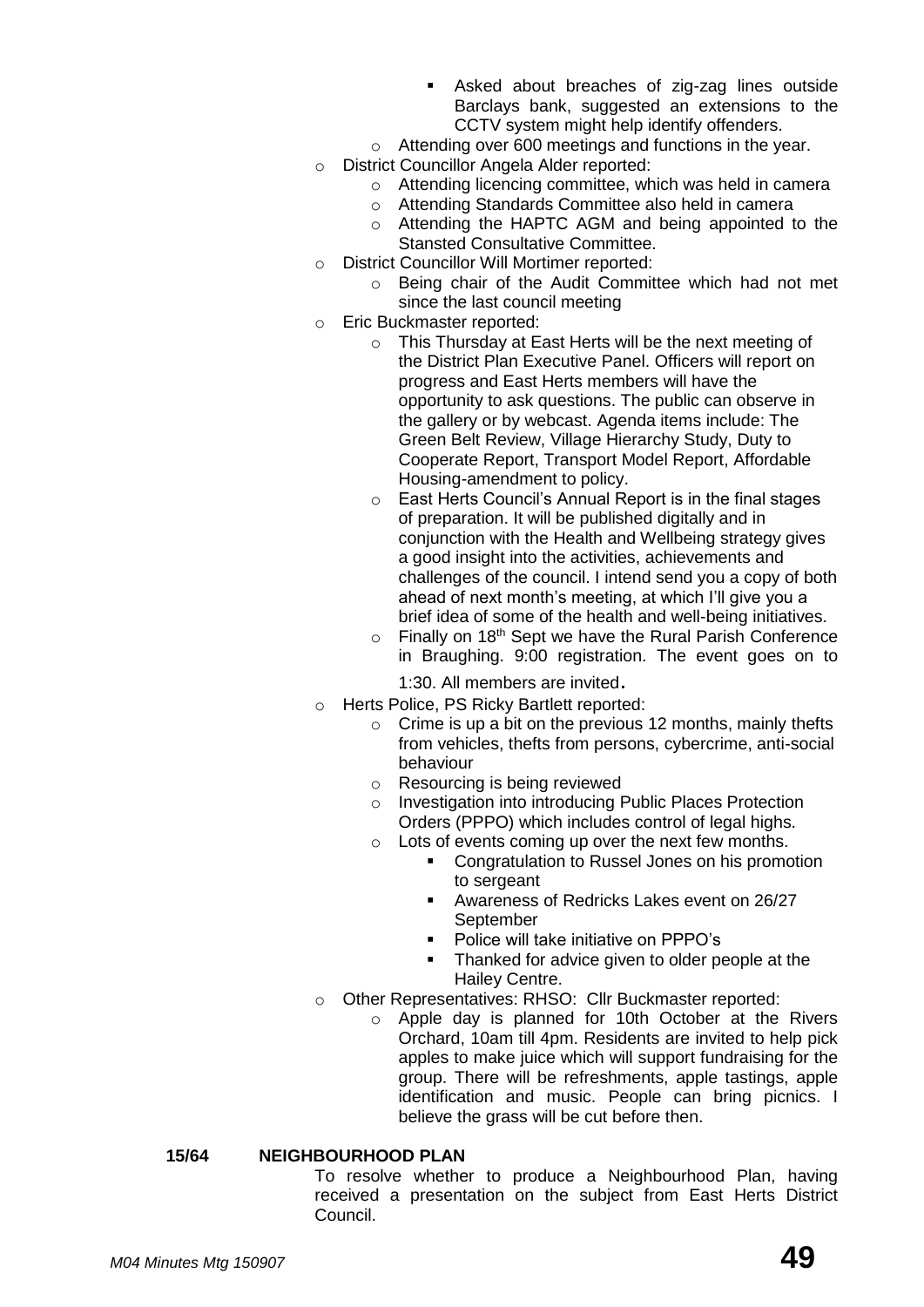Considerable debate took place, the main points raised were;

- o What benefit will Sawbridgeworth get from a Neighbourhood Plan
- o Is it a waste of public money especially when extent of cost is not known
- o Responsibility to represent views of the community
- o What is benefit if plan has to conform to 2007 adopted plan or the District Plan
- o How will the Town Action Plan relate to a Neighbourhood Plan
- o Members were elected to represent parishioners but the public must have an opportunity to tell us directly.
- o Town Council must be seen to have listened to the severe objections to the Preferred Options stage of the District Plan

*Resolved:* that the Town Council should produce a Neighbourhood Plan. *[prop Cllr Alder; secd Cllr R Buckmaster]*

*Votes For 7 (Cllrs Adamopoulos, Alder, E Buckmaster, R Buckmaster, Burmicz, Riches and Royle Votes Con 3 (Cllrs Hall, Mortimer and Shaw)*

*Motion Carried*

#### **15/65 POLICY FOR USE OF THE COUNCIL CHAMBER**

To determine a policy for the use of the council chamber in respect of the conducting of secular proceedings in conjunction with the provision of interment facilities at the Town Council Cemetery.

Some debate took place, the main points raised were;

- Would it involve extra work for staff
- Would it be inappropriate as the chamber is adjacent to the Hailey Centre.

*Resolved:* that the chamber can be used for the conducting of secular proceedings in conjunction with the provision of interment facilities at the Town Council Cemetery. *[prop Cllr Mortimer; secd Cllr R Buckmaster]*

*Votes For 7 Votes Con 3*

*Motion Carried*

#### **15/66 BELL STREET PUBLIC CONVENIENCES**

To receive an update on the proposals for the refurbishment and upkeep of the Bell Street Conveniences and to resolve whether the town council should agree to the Service Level Agreement that will determine the future management of the facility.

Clerk reported that after recent discussions with EHDC that they had now agreed to pursue the town council's proposal for the conveniences submitted in October 2013. An SLA had not been produced for consideration by Members.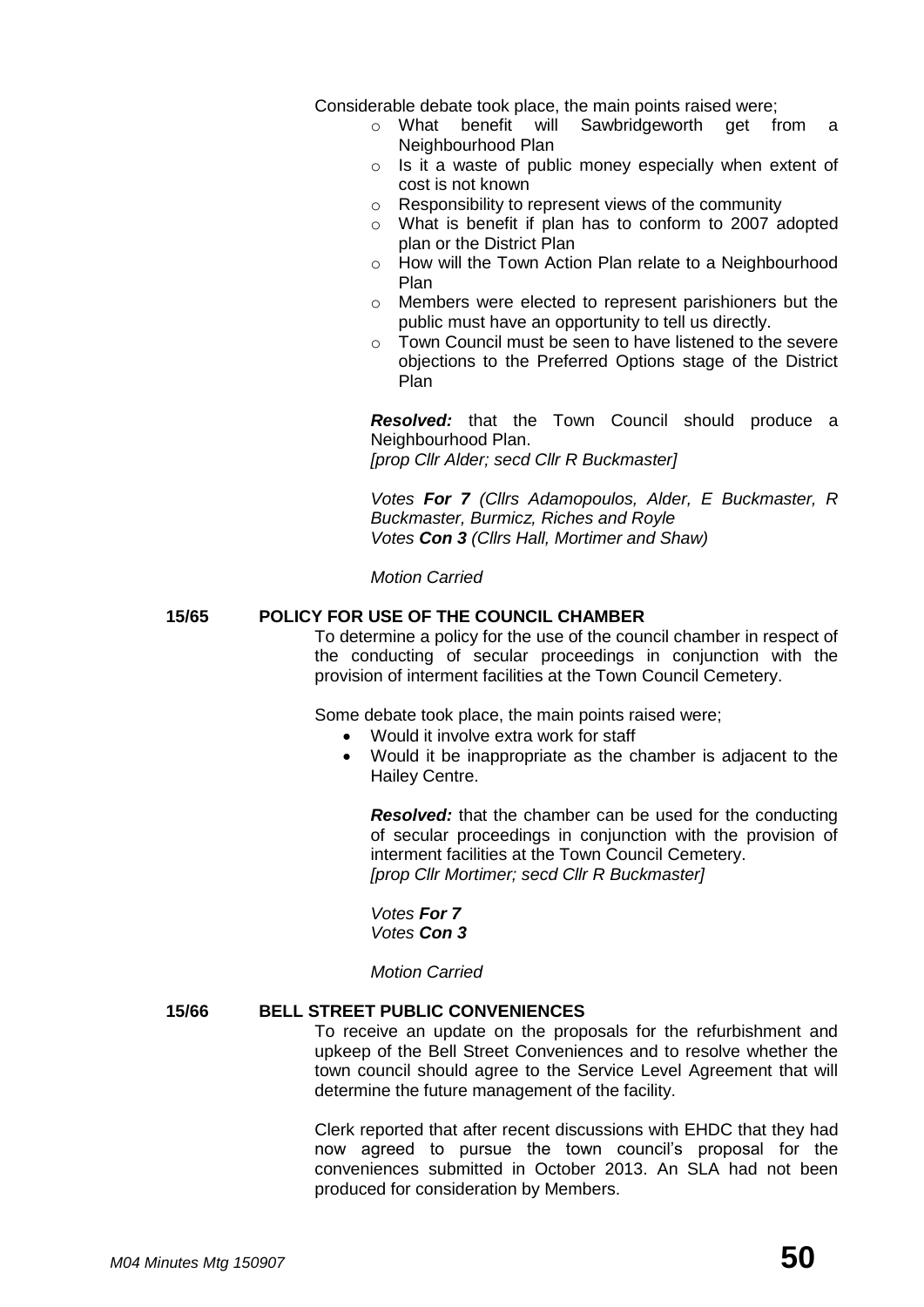| 15/67 | <b>CLERK'S REPORT</b><br>Received and noted: the Town Clerk's report,<br>this is attached as Appendix A                                                                                                                                                                                                                                                                                             |
|-------|-----------------------------------------------------------------------------------------------------------------------------------------------------------------------------------------------------------------------------------------------------------------------------------------------------------------------------------------------------------------------------------------------------|
| 15/68 | <b>TOWN PROJECTS REPORT</b><br>Received and noted: the Town Project Manager's report,<br>this is attached as Appendix B                                                                                                                                                                                                                                                                             |
| 15/69 | <b>DEPOSIT &amp; CONSULTATION DOCUMENTS</b>                                                                                                                                                                                                                                                                                                                                                         |
|       | There were none to be reported.                                                                                                                                                                                                                                                                                                                                                                     |
| 15/70 | <b>FINANCIAL REPORT</b>                                                                                                                                                                                                                                                                                                                                                                             |
|       | <b>Noted:</b> The current Financial Report                                                                                                                                                                                                                                                                                                                                                          |
| 15/71 | <b>ACCOUNTS FOR PAYMENT</b>                                                                                                                                                                                                                                                                                                                                                                         |
|       | <b>Noted and Approved:</b> Accounts for payment                                                                                                                                                                                                                                                                                                                                                     |
| 15/72 | <b>EXCLUSION OF PRESS AND PUBLIC</b><br><b>Resolved:</b> That pursuant to the Public Bodies (Admission to<br>Meetings) Act 1960 the press and public be excluded from the<br>meeting during the consideration of the following item because of the<br>confidential nature of the business to be discussed which relates to a<br>matter of legal process.<br>[prop. Cllr Alder; secd. Cllr Mortimer] |

Meeting closed at 21:40

The next meeting of the Town Council will be held at 7.30 pm on Tuesday 29 September 2015 in the Council Chamber at Sayesbury Manor, Bell Street Sawbridgeworth.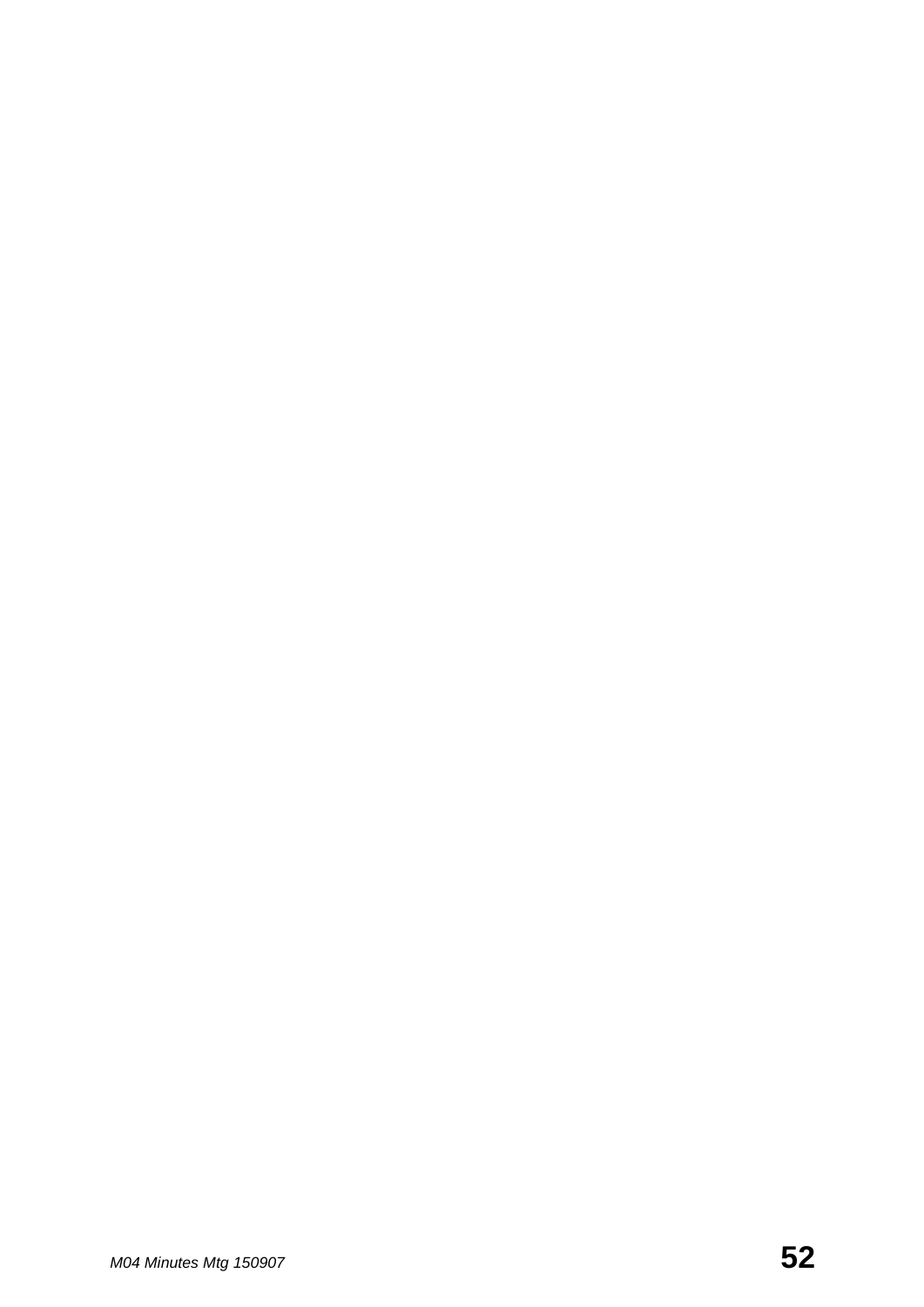### Appendix A

To: All Members From: Richard Bowran Subject: **Clerk's Report August 2015** Date: 01 September 2015

#### **[Allotments](http://www.sawbridgeworth-tc.gov.uk/town-information/town-council-services/allotments)**

- Annual pre renewal inspection carried out
- Significant weed clearance at Bullfields.
- Tree surgery completed at Bellmead.
- Landlord's Meeting to be established.
- New representative for Vantorts site
- Autumn Flower show will be resurrected in September.

#### **Bus Shelters**

Cleaned and maintained, hanging baskets installed

#### **Car Park Subsidy (First Hour Free)**

• Now taken on by EHDC

#### **[Cemetery](http://www.sawbridgeworth-tc.gov.uk/town-information/town-council-services/cemetery)**

- 35 Interments managed in 2015 to date
- Significant tree surgery carried out
- Hedge removal works completed, now receiving complaints from other neighbours.
- Road ways resurfaced with 59 tonnes of pea shingle usual complaints!
- Service development by utilising council chamber for secular services now to be debated at Council meeting on 07 September

#### **Chamber Utilisation**

See cemetery service development above

#### **Community Transport - [Sawbobus](http://www.sawbridgeworth-tc.gov.uk/town-information/town-council-services/sawbobus) an[d Minibus Hire](http://www.sawbridgeworth-tc.gov.uk/town-information/town-council-services/minibus-hire)**

- Sawbobus will continue to operate through the A1184 road works, July scheduled works did not take place – no further advices received.
- Dial-a-Ride service provided; 35 so far this year.
- EFDC confirmed £1,000 and ECC confirmed £4,000 grants for 2015/16

#### **Consultee on all matters relevant to the town**

 HCC consultation on "Sensitive Streets" – A1184 is flagged as a Grade 2 street from 08:00 – 18:00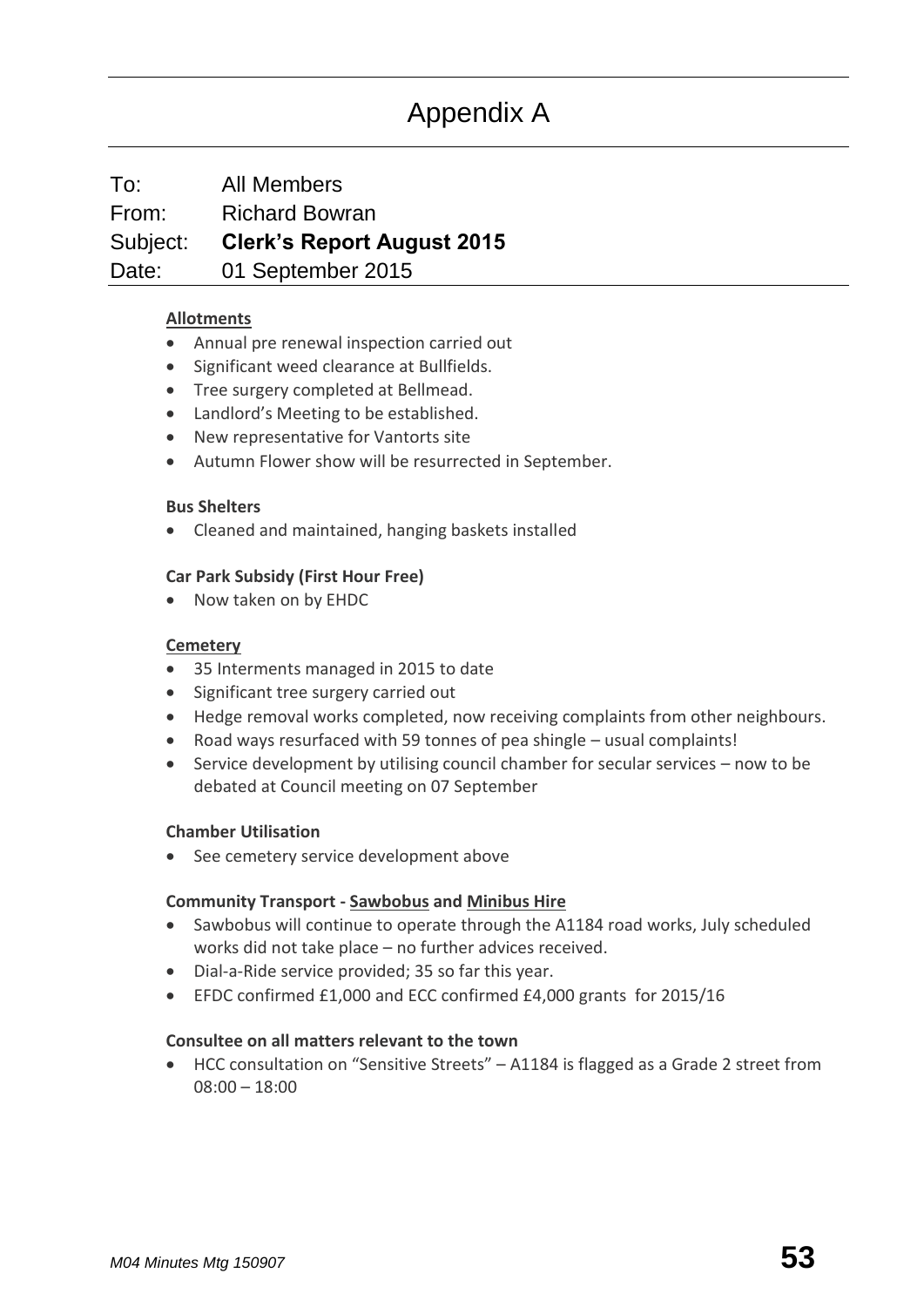#### **Crime Prevention Initiatives**

- CCTV; recent incidents: images captured of card theft; images captured of vehicle involved in crime.
- Police Liaison, noted that our current cover is one part time PC. Full time PC has been transferred away.

#### **Democratic Services**

- Electronic distribution not approved so paperwork systems being reviewed.
- Health and Safety procedures being revised and reviewed
- Annual Return produced, subjected to internal audit and prepared for external audit, approved by council and sent recorded delivery to BDO. Supplementary question answered.
- Council constitution and protocols in phased production

#### **[Farmers Market](http://www.sawbridgeworth-tc.gov.uk/farmers-market)**

• See Project Manager's report

#### **Fly Posting**

- Continued surveillance and unauthorised advertising removed.
- Authorised charity banners installed and removed in a timely manner.

#### **[Grants to voluntary organisations](http://www.sawbridgeworth-tc.gov.uk/town-council/grants)**

- Grants made in July as resolved at Council.
- Appeal from CAB for further help as potential grant funding reduced after change in council's grant policy

#### **Hanging Baskets and Planters**

- London Road planter maintained and watered on a daily basis.
- Hanging Baskets, approach sign planters and direction post baskets installed throughout the town, sponsored by Oakridge Nursery.

#### **Hertfordshire Highways**

- Sign cleaning, sign removal, footpaths clearance, town sign erection and gardening works carried out.
- Herts CC invoiced for local agency work. Now are querying item on invoice relating to investigation HCC liability for clearance of Scholars Walk footpath.

#### **Neighbourhood Plan**

- Members indicated a need for a Neighbourhood Plan
- Presentation to be made to STC on 07 September decision to be made by council at end of September.

#### **[Planning Matters \(acting as a consultee\)](http://www.sawbridgeworth-tc.gov.uk/town-council/planning)**

- 38 Applications considered since the beginning of the new term.
- 6 apparent contraventions of planning system reported to EHDC enforcement officers for action
- Coming to terms with a seriously flawed EHDC planning notification system.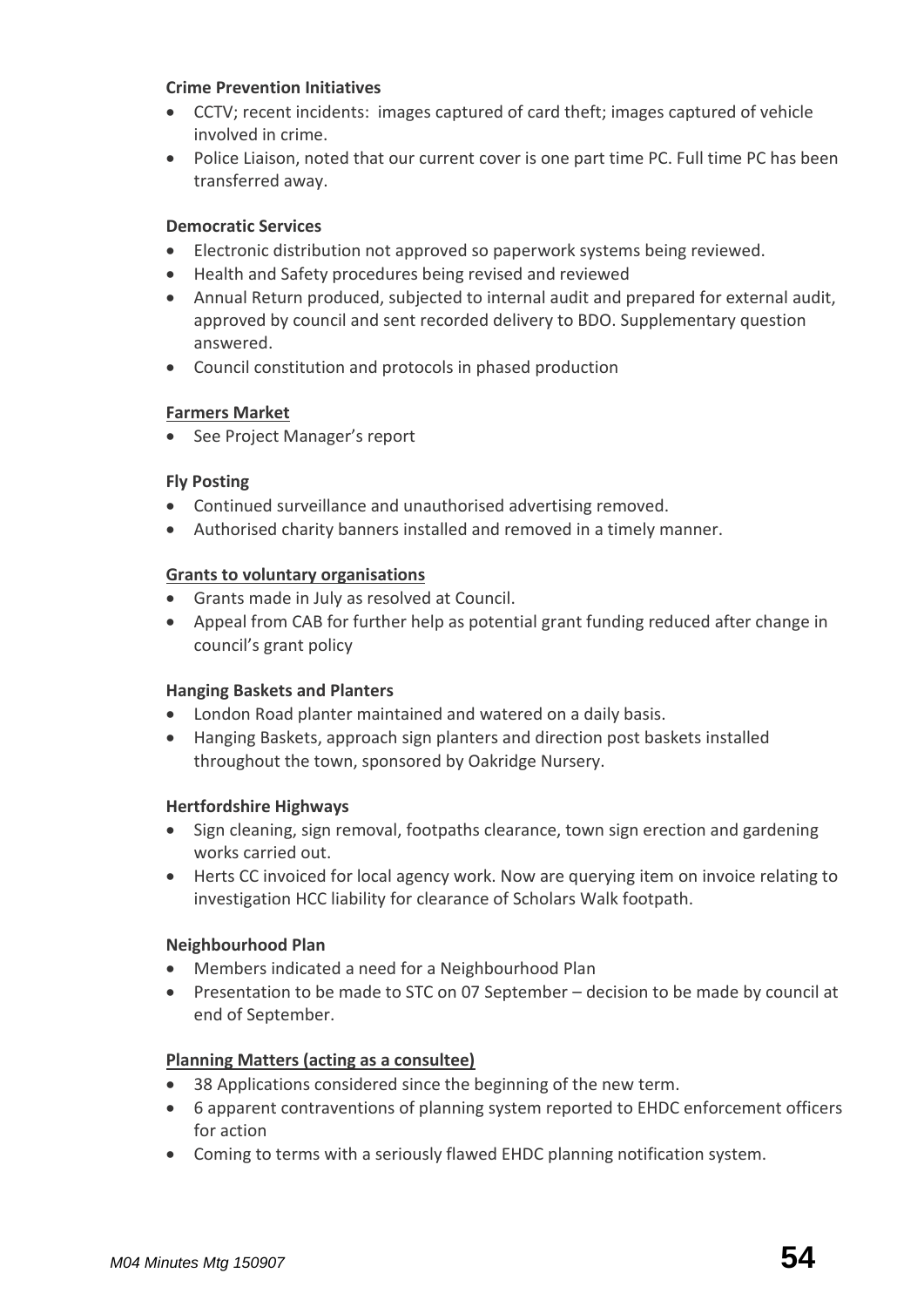#### **Projects**

- Bell Street Conveniences; ongoing dialogue with EHDC since October 2013 over refurbishment and maintenance responsibility.
- Town Green; ongoing dialogue with EHDC since January 2015 over project to revitalize area as a community hub and town centre focus.

#### **Publicity/Information:**

- Annual Report; published at Annual Town Meeting; report included in newsletter distributed at end of July.
- Newsletter; four editions published annually; next edition due by end of October.
- Town Guide:
- Website; new site managed by two staff members.

#### **Promoting the town**

• See Project Manager's report

#### **Recreation Areas**

- Bullfields, fabric of building, playground inspections by RoSPA
- West Road issues with pieces of equipment; playground inspections by RoSPA

#### **Rivers Heritage Orchard Group**

• See Project Manager's report

#### **Staffing**

- Gill Abbott's contractual sick pay ends on 31 August.
- Tracey Dobinson has resigned due to health problems, adverts have been placed for a replacement driver.
- Frank Gowen acting as a relief driver.
- Karen Ashton accepted offer of maternity cover for Laura Carter.

#### **Town Action Plan**

- Secretariat managed on behalf of the town
- New round of meetings started on Monday 03 August
- Second meeting scheduled took place on Monday 24 August.

#### **Town Ranger & Groundsman**

- On summer hours from 01 June to water plants
- Height of grass cutting season, Rangers tools budget committed to purchase of a second hand mower.
- **EXECONTRACT CONTRACT CONTROL EXT** Contract grass cutting and litter clearance for SYPRC
- Contract plant watering for Eastwick and Gilston Parish Councils.
- Contract grass cutting for RHSO Group
- **Some relief community bus driving**

#### **Training**

- Next round of new Councillor training is on 24 September 2015
- All minibus drivers to be put through HCC training course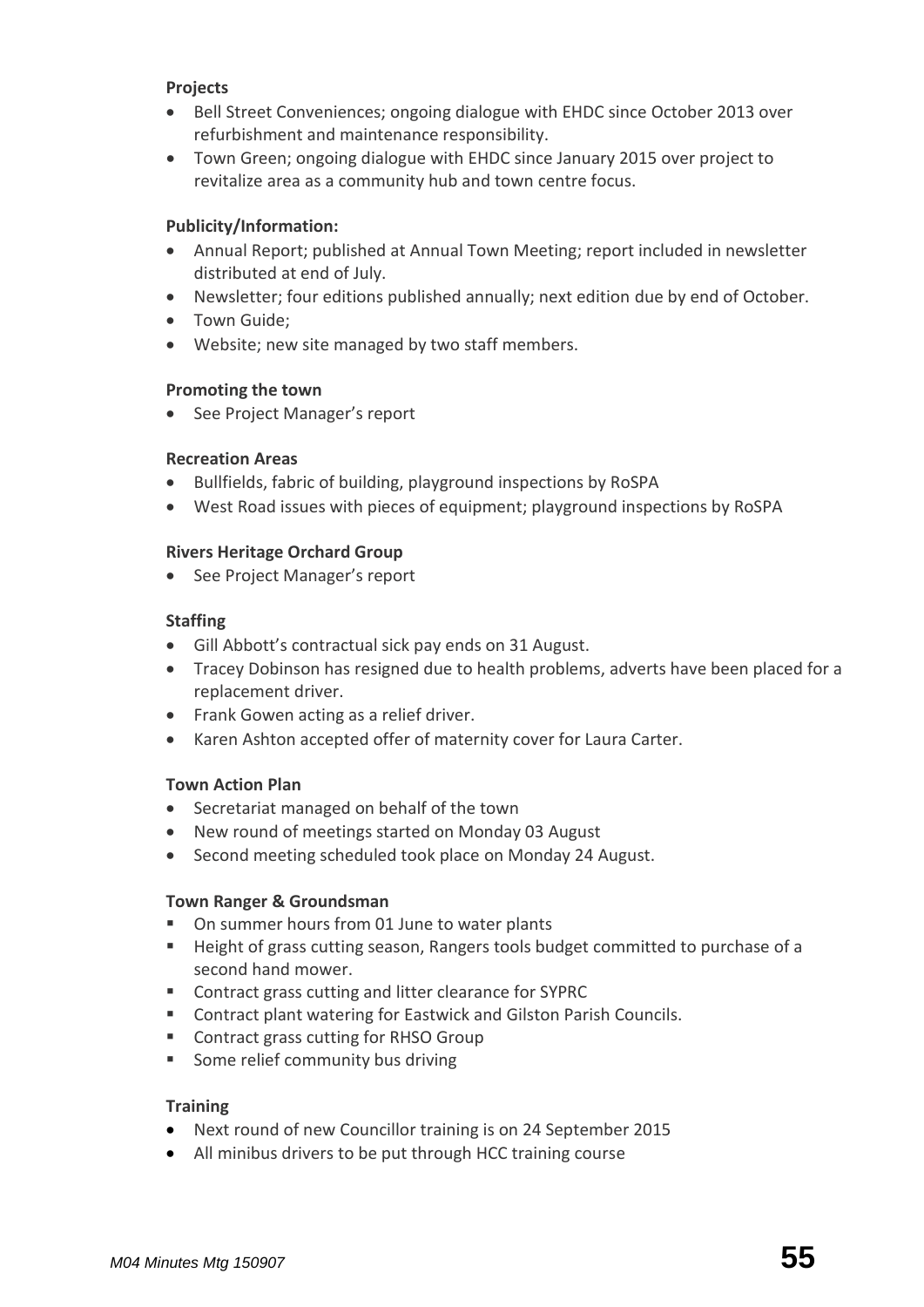### To: All Members From: Joanne Sargant Subject: **Project Manager's Report September 2015** Date: 01 September 2015

#### **[Civic Events \(promoted by the Mayor\)](http://www.sawbridgeworth-tc.gov.uk/town-council/the-mayor)**

- Mayor's Charity Fund raiser Outdoor Film Night at Bullfields, Family Event. **Friday 11 September 2015**. Ticket enquiries are to be emailed to [info@sawbridgeworth](mailto:info@sawbridgeworth-tc.gov.uk)[tc.gov.uk](mailto:info@sawbridgeworth-tc.gov.uk) – to date we have sold 164 tickets. Please promote this event to family and friends, we are hoping to sell at least 300 tickets.
- Quiz Night **24th October 2015** Bring your own drinks and nibbles Ticket Price £5 per person. Enquires to [info@sawbridgeworth-tc.gov.uk](mailto:info@sawbridgeworth-tc.gov.uk)
- Christmas Disco for under 15's Leventhorpe School (TBC) **Friday 11th December**  2015 6pm to 8pm
- Civic Dinner **Saturday April 9th** 2016 at Sawbridgeworth Memorial Hall. The band Black Diamond who are a local group have been secured for this event in the early stages of planning.
- Spring Duck Race Date TBC.
- Annual Civic Awards and Presentation of Mayor's Charity cheque to Sawbridgeworth & High Wych Girl Guiding. Friday 20th May 2016 (7pm)

#### **Other Civic Ceremonial Events**

Town Projects Manager assists with the organisation and the civic ceremonial aspect of this visit. This includes liaising with retail and businesses to open their shops on the Sunday morning to welcome our visitors by dressing their shop windows etc.

- Bry-sur-Marne Town Twinning Families and visitors will be arriving on **Friday 18th September.** Families will be collected from Leventhorpe School, they will then be hosted by the Town Council with welcome drinks in the Chamber from 6.30pm.
- Saturday Day out in London with host families Evening dinner at the Memorial Hall.
- Sunday Lunch at The Hailey Centre & Town Council Chamber and departure at 1pm

#### **World War One Exhibition**

A four year project that started on August  $4<sup>th</sup>$  in 2015 with a Civic Breakfast event and the Silent Night Charity Football Match in December has now led to a collaborative exhibition with ourselves and the Herts at War team. Opening to the public on **Thursday 10th September** the exhibition will remain with us until the New Year. There is a WW1 replica trench being built in the back garden and an exciting programme of events will be taking place over the next few months. Please see the website for full details of dates and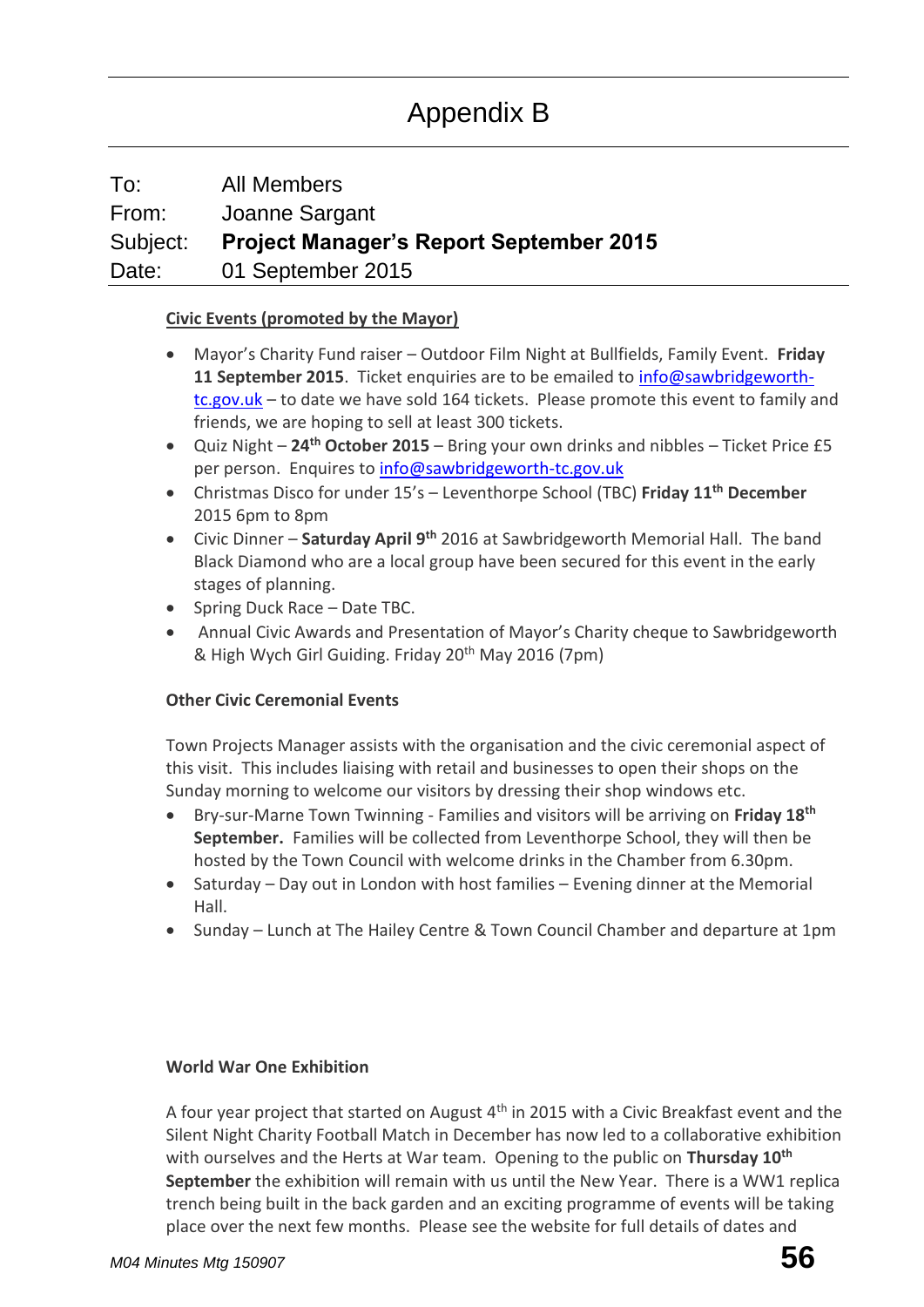opening times etc. The exhibition will be launched on Tuesday  $8<sup>th</sup>$  September at 7pm. (Note: *this event is* by *invitation only)* 

#### **Community Events**

- Fun on the Field. Proposed date for this event in **2016 is Sunday 12th June**.
- Christmas Lights/Trees: Planning already under way, including police liaison, applying for road closures. Heart Radio's Martin & Su have been booked to perform MC for the entertainment stage. **Friday 27th November 2015.**
- The children's Christmas competition (Jack and the Beanstalk) will take place. 1200 entry forms are distributed to all of the Junior / infant Schools in the town. In order to attract more participation this year we are going to place a competition post box into each school. We have a very low return for completion entries and are hoping that this will encourage more children to enter. In conjunction with this we run the Badge Competition and last year's winner will have their picture printed onto badges that will be given out on Friday 27<sup>th</sup> November by Father Christmas.

#### **Promoting the town**

 Bullfields is an ideal location for the French market and early discussions are in place with our main sponsor Oakridge Nursery to consider a Spring Flower Show and market combined. Ongoing discussions with France at Home and Oakridge to secure a date for 2016.

#### **Rivers Heritage Orchard Group**

Chairman Rob Richardson has made a new website for the group – however the Orchard still features on our website with a link to their new website. [www.rhso.co.uk](http://www.rhso.co.uk/)

#### *Diary Dates for Orchard Events*

Apple Day  $\sim$  Saturday 10<sup>th</sup> October 2015 – Please see details on attached Wassail ~ Saturday  $9^{th}$  January 2016 (TBC)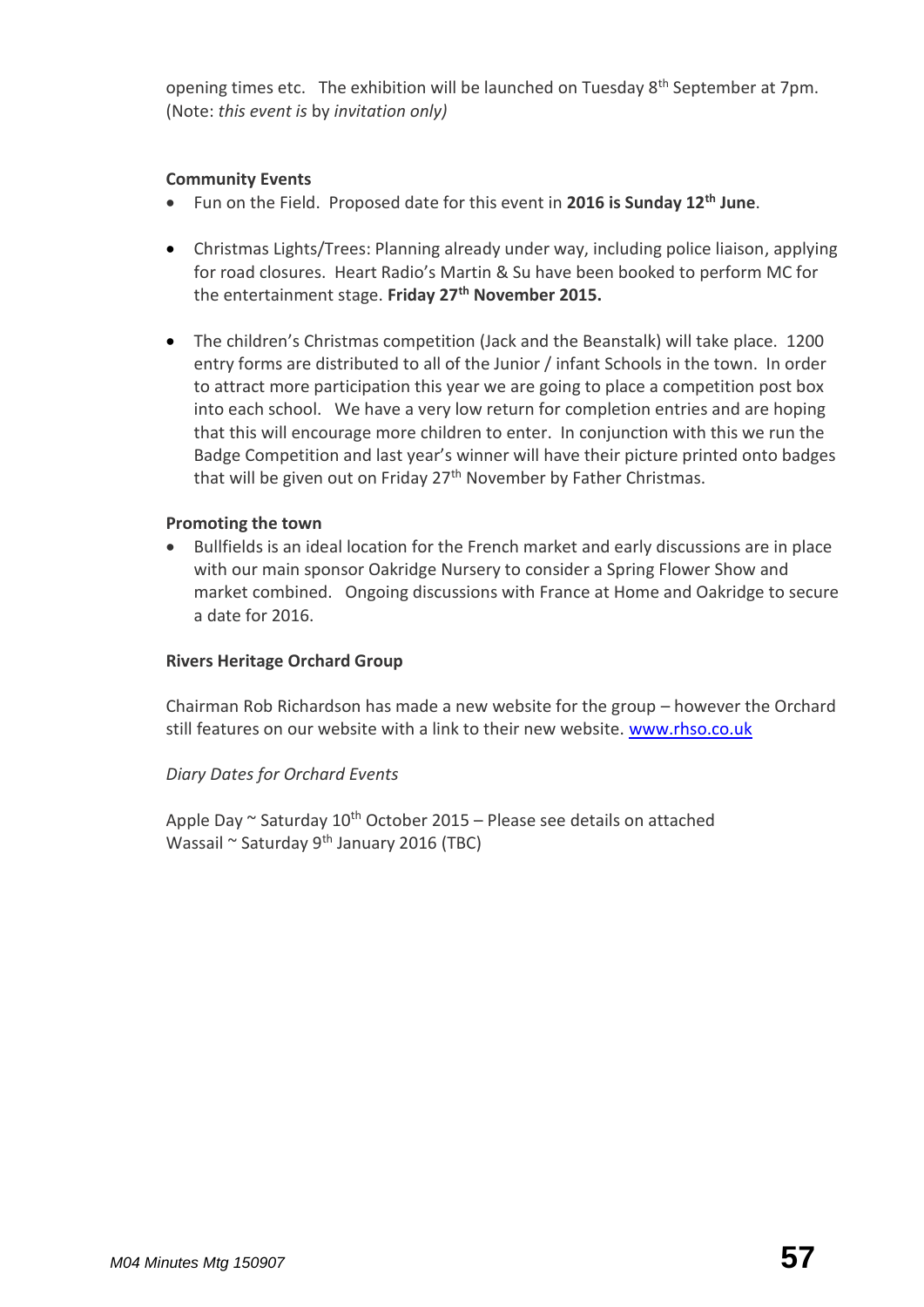# APPLE DAY



# 10<sup>th</sup> October 10am till 4pm in the **Beautiful Rivers Orchard**

Pick apples for us and for yourself. Why not Pack a Picnic!

Refreshment stalls, Rivers Orchard history display, heritage apple tastings and identifications, music and much more!

Entrance to the Orchard is on the Crest off Burnside.

For more information, please e-mail us on rhsol725@gmail.com or tweet us on @rhsol725 or visit www.rhso.co.uk.